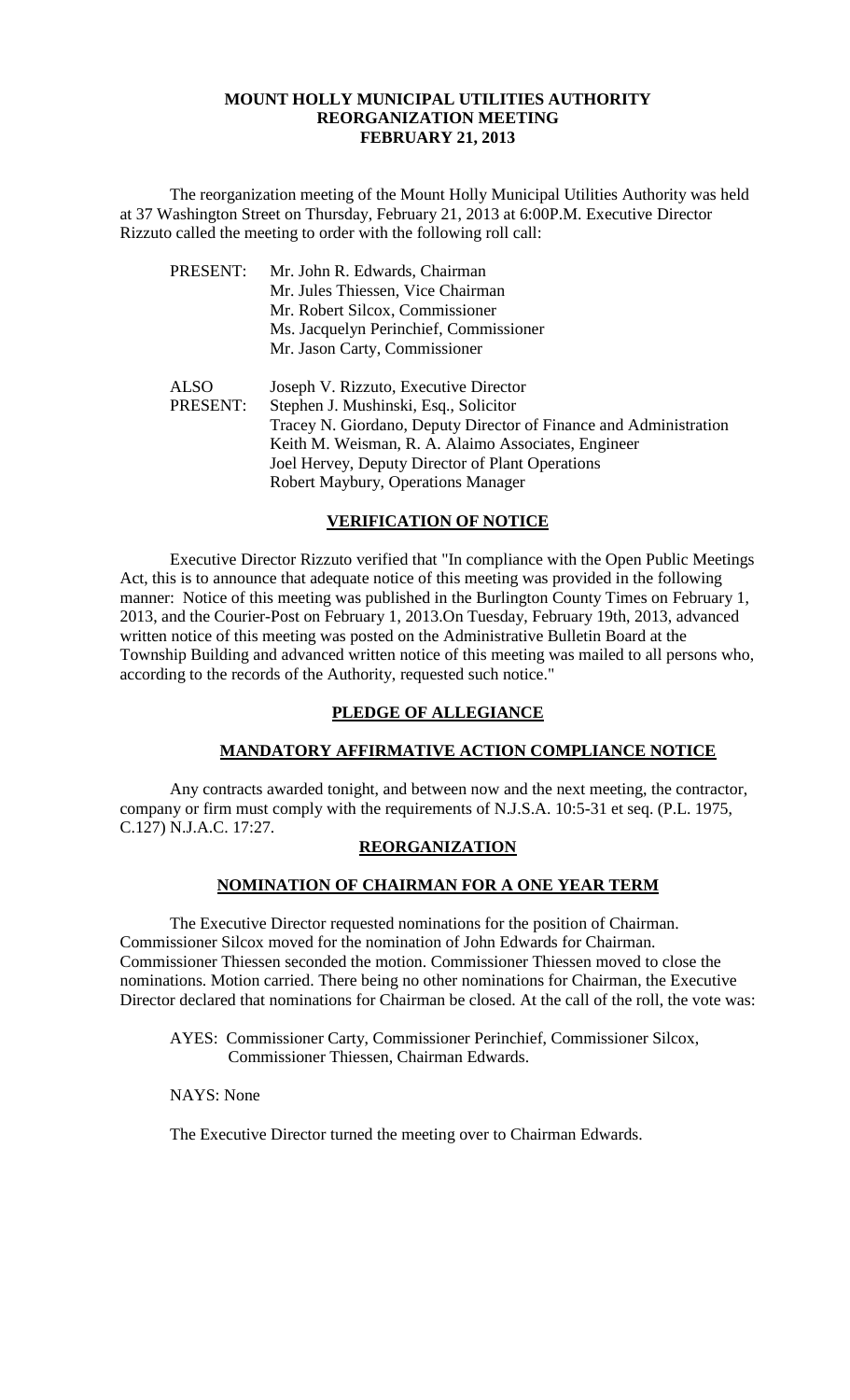#### **NOMINATION OF VICE CHAIRMAN FOR A ONE YEAR TERM**

Chairman Edwards requested nominations for the position of Vice Chairman. Commissioner Silcox moved for the nomination of Commissioner Thiessen. Commissioner Carty seconded the motion. Commissioner Carty motioned to close the nominations. Motion carried. There being no further nominations for Vice Chairman, Chairman Edwards declared the nominations for Vice Chairman be closed. At the call of the roll, the vote was:

AYES: Commissioner Carty, Commissioner Perinchief, Commissioner Silcox, Commissioner Thiessen, Chairman Edwards

NAYS: None

#### **NOMINATION OF TREASURER**

Chairman Edwards requested nominations for the position of Treasurer. Commissioner Carty nominated Tracey Giordano for Treasurer. Commissioner Silcox seconded the motion. Commissioner Carty moved to close the nominations. Motion carried. There being no further nominations for treasurer, Chairman Edwards declared the nominations for treasurer closed. At the call of the roll the vote was:

AYES: Commissioner Carty, Commissioner Perinchief, Commissioner Silcox, Commissioner Thiessen, Chairman Edwards

NAYS: None

#### **NOMINATION OF SECRETARY**

Chairman Edwards requested nominations for the position of Secretary. Commissioner Carty nominated Debra Fortner for the position of Secretary. Commissioner Silcox seconded the motion. Commissioner Carty moved to close the nominations. Motion carried. There being no further nominations for Secretary, Chairman Edwards declared the nominations for secretary closed. At the call of the roll the vote was:

 AYES: Commissioner Carty, Commissioner Perinchief, Commissioner Silcox Commissioner Thiessen, Chairman Edwards

NAYS: None

#### **RESOLUTION 2013-07**

## **A RESOLUTION AUTHORIZING PROFESSIONAL SERVICES CONTRACT FOR SOLICITOR FOR MHMUA FOR A 1-YEAR TERM (CONTRACT 2013-1)**

Commissioner Silcox moved for the approval of Resolution 2013-07 authorizing professional services contract of Stephen J. Mushinski of Parker McCay as Solicitor for the Mount Holly Municipal Utilities Authority for a one-year term. Commissioner Carty seconded the motion. At the call of the roll, the vote was,

AYES: Commissioner Carty, Commissioner Perinchief, Commissioner Silcox, Commissioner Thiessen, Chairman Edwards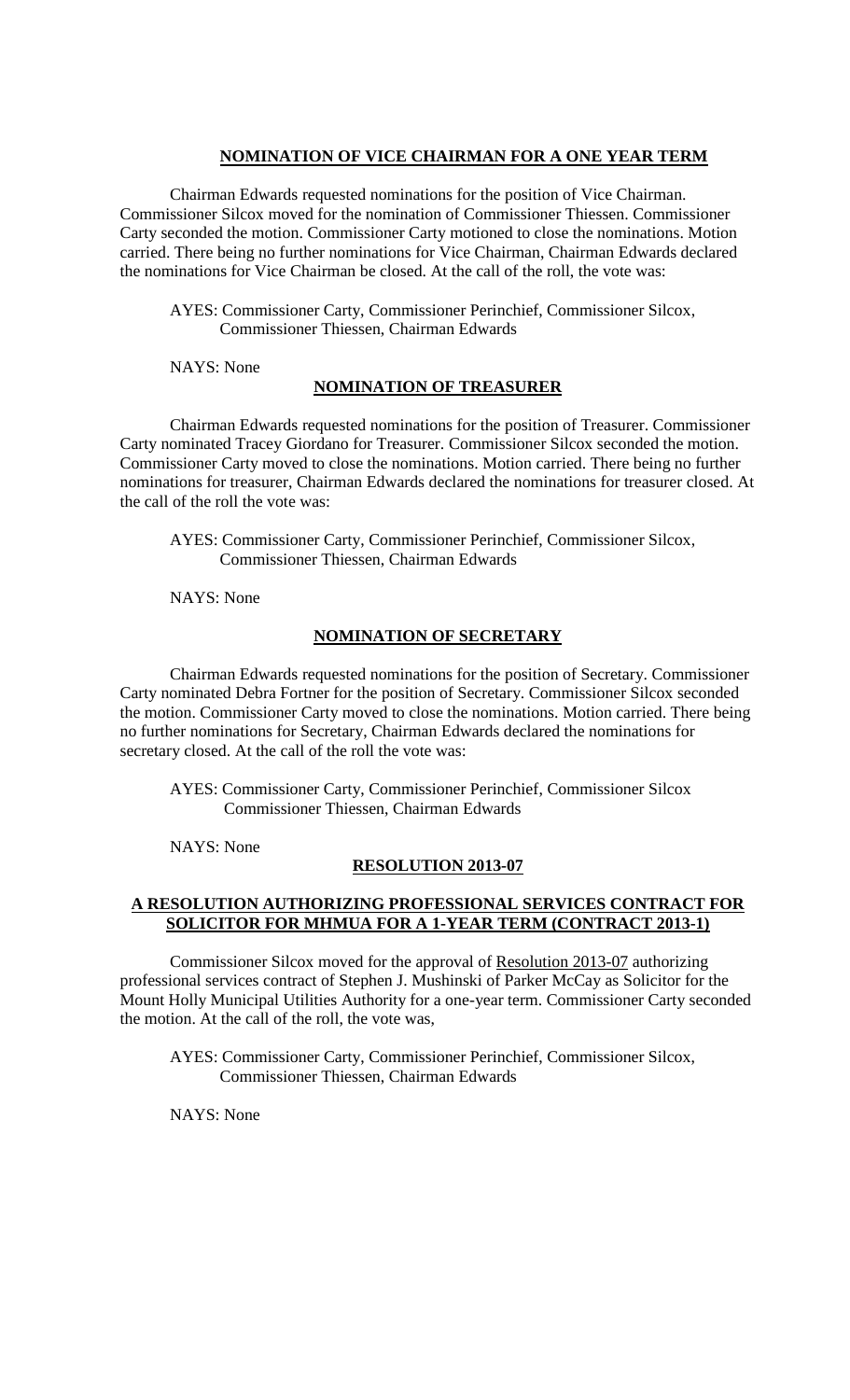## **A RESOLUTION AUTHORIZING PROFESSIONAL SERVICES CONTRACT FOR ENGINEERING FIRM FOR MHMUA FOR A 1-YEAR TERM (CONTRACT 2013-02)**

Commissioner Silcox moved for the approval of Resolution 2013-08 authorizing professional services contract of Richard A. Alaimo Associates as Engineering Firm for the Mount Holly Municipal Utilities Authority for a one-year term. Commissioner Carty seconded the motion. At the call of the roll, the vote was:

AYES: Commissioner Carty, Commissioner Perinchief, Commissioner Silcox, Commissioner Thiessen, Chairman Edwards

NAYS: None

#### **RESOLUTION 2013-09**

### **A RESOLUTION AUTHORIZING PROFESSIONAL SERVICES CONTRACT FOR SPECIAL COUNSEL FOR THE MHMUA FOR A 1-YEAR TERM (CONTRACT 2013-03)**

Commissioner Carty moved for the approval of Resolution 2013-09 authorizing professional services contract with Long Marmero & Associates, LLP, as Special Counsel for the Mount Holly Municipal Utilities Authority for a one-year term. Commissioner Silcox seconded the motion. At the call of the roll, the vote was:

AYES: Commissioner Carty, Commissioner Perinchief, Commissioner Silcox, Commissioner Thiessen, Chairman Edwards

NAYS: None

### **RESOLUTION 2013-10**

### **A RESOLUTION AUTHORIZING PROFESSIONAL SERVICES CONTRACT FOR BOND COUNSEL FOR MHMUA FOR A 1-YEAR TERM (CONTRACT 2013-04)**

Commissioner Silcox moved for the approval of Resolution 2013-10 authorizing professional services contract of Parker McCay as Bond Counsel for Mount Holly Municipal Utilities Authority for a one-year term. Commissioner Thiessen seconded the motion. At the call of the roll, the vote was:

AYES: Commissioner Carty, Commissioner Perinchief, Commissioner Silcox, Commissioner Thiessen, Chairman Edwards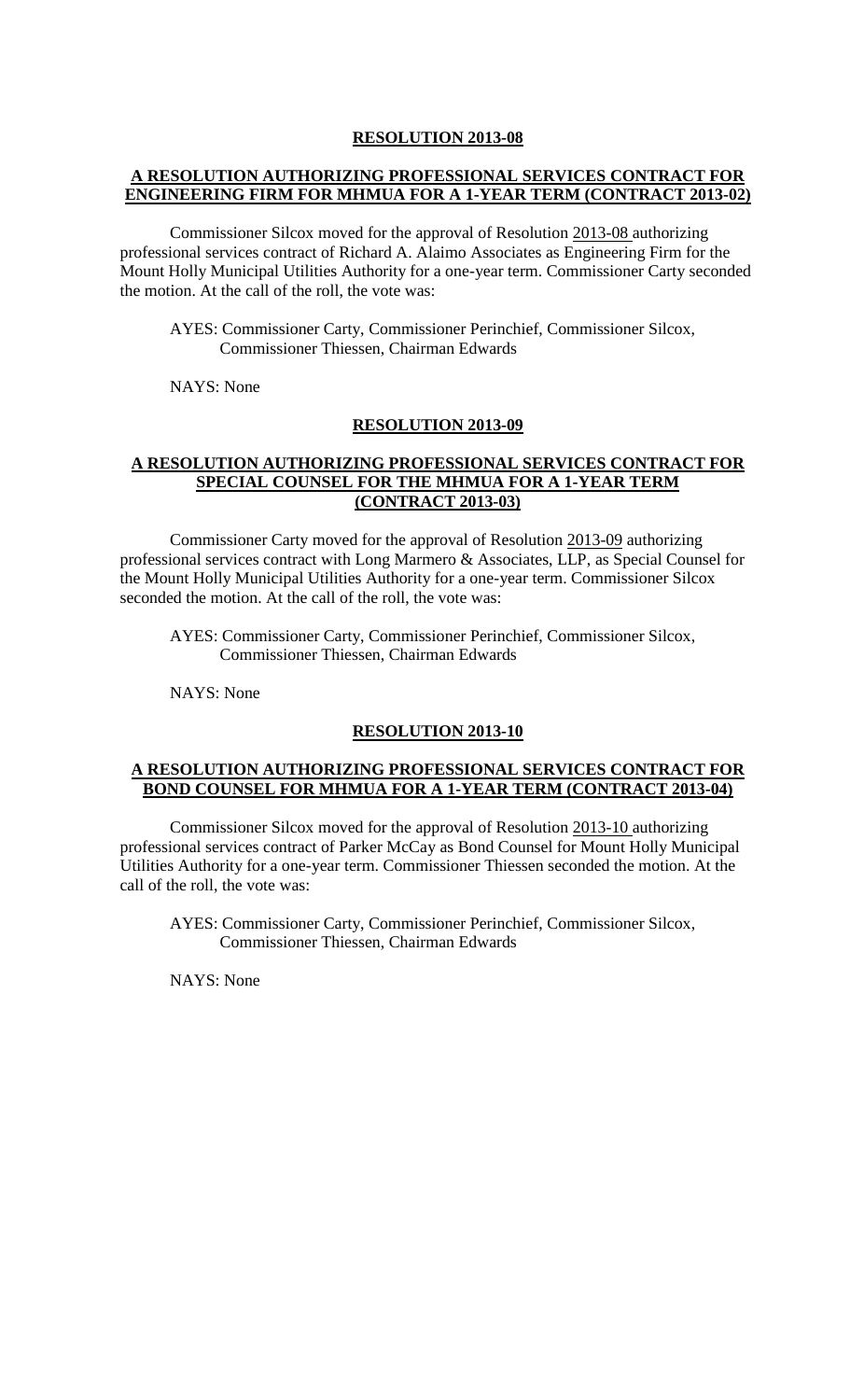## **A RESOLUTION AUTHORIZING AN EXTRAORDINARY UNSPECIFIABLE SERVICE CONTRACT FOR ENVIRONMENTAL CONSULTING ENGINEER FOR THE MHMUA FOR A 1-YEAR TERM (CONTRACT 2013-05)**

Commissioner Silcox moved for the approval of Resolution 2013-11 authorizing an extraordinary unspecifiable service contract with Pennoni Associates, Inc., as Environmental Consulting Engineer for the Mount Holly Municipal Utilities Authority for a one-year term. Commissioner Thiessen seconded the motion. At the call of the roll, the vote was:

AYES: Commissioner Carty, Commissioner Perinchief, Commissioner Silcox, Commissioner Thiessen, Chairman Edwards

NAYES: None

#### **RESOLUTION 2013-12**

## **A RESOLUTION AUTHORIZING AN EXTRAORDINARY UNSPECIFIABLE SERVICE CONTRACT FOR COMPUTER SYSTEMS CONSULTANT FOR THE MHMUA FOR A 1 YEAR TERM (CONTRACT 2013-6)**

Commissioner Silcox moved for the approval of Resolution 2013-12 authorizing an extraordinary unspecifiable service contract with Hawkins Technologies, LLC, as Computer Systems Consultant for the Mount Holly Municipal Utilities Authority for a one-year term. Commissioner Thiessen seconded the motion. At the call of the roll, the vote was:

AYES: Commissioner Perinchief, Commissioner Silcox, Commissioner Theissen, Chairman Edwards

NAYES: None

Commissioner Carty abstained

#### **RESOLUTION 2013-13**

#### **A RESOLUTION DESIGNATING OFFICIAL NEWSPAPERS OF THE MHMUA**

Commissioner Silcox moved for the approval of Resolution 2013-13 designating the Courier Times and the Camden Courier-Post as official newspapers of the Mount Holly Municipal Authorities. Commissioner Carty seconded the motion. At the call of the roll, the vote was:

AYES: Commissioner Carty, Commissioner Perinchief, Commissioner Silcox, Commissioner Thiessen, Chairman Edwards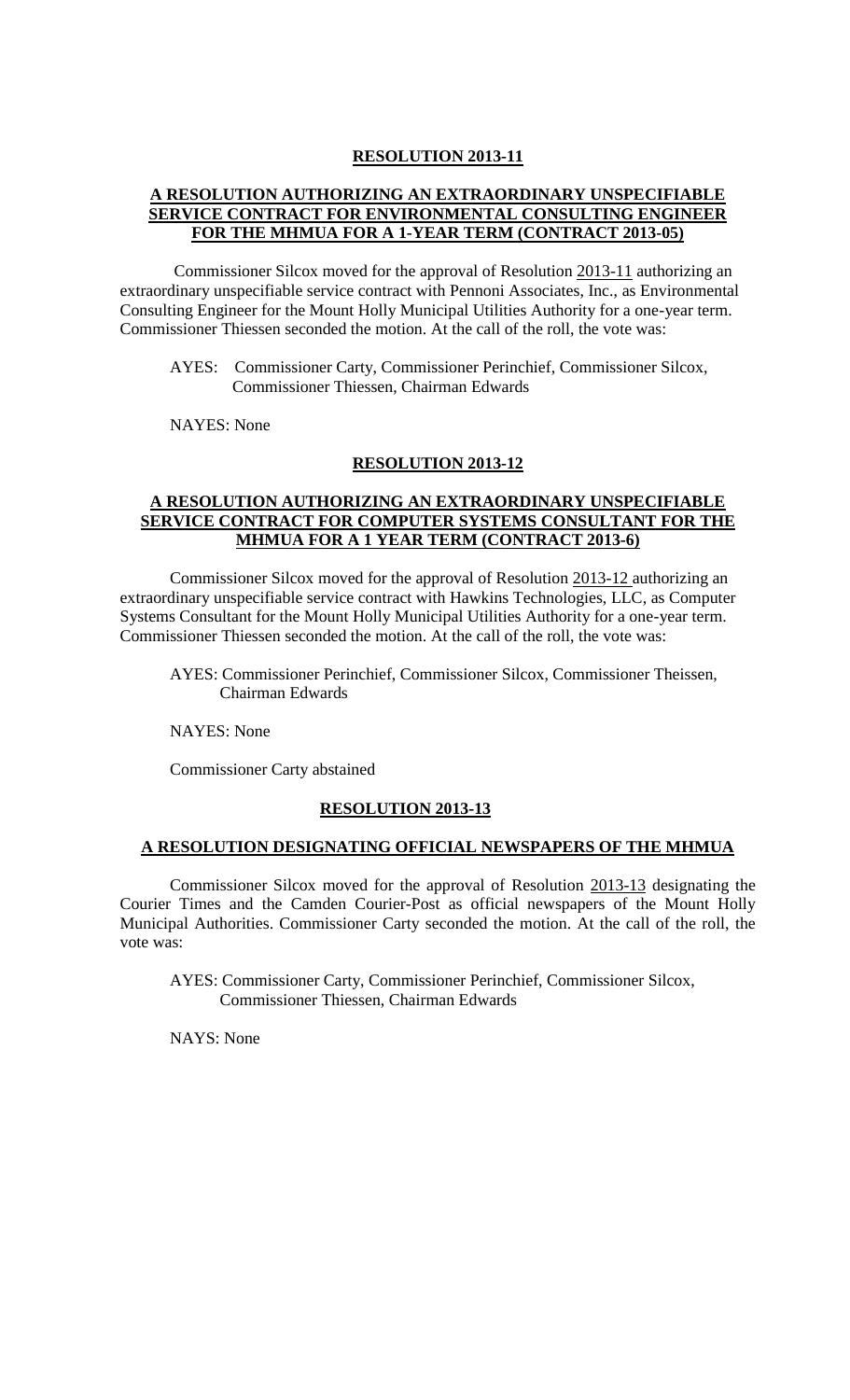#### **A RESOLUTION DESIGNATING BANKING INSTITUTIONS FOR THE MHMUA**

Commissioner Thiessen asked Deputy Director of Finance and Administration if the Authority has worked out all the processes for banking with Beneficial. Deputy Director of Finance and Administration, Giordano, stated she is still working through the issues and in an effort to save costs related to changing banks and then possibly returning to Beneficial the Authority will be continuing to bank with Beneficial until all issues have been resolved.

Commissioner Silcox moved for the approval of Resolution 2013-14 designating Beneficial Bank as the lead bank with the Mount Holly Municipal Authorities utilizing other banks in Burlington County from time to time. Commissioner Thiessen seconded the motion. At the call of the roll the vote was:

AYES: Commissioner Carty, Commissioner Perinchief, Commissioner Silcox, Commissioner Thiessen, Chairman Edwards

NAYS: None

#### **RESOLUTION 2013-15**

## **A RESOLUTION DESIGNATING THE PUBLIC AGENCY COMPLIANCE OFFICER (PACO) FOR THE AUTHORITY FOR THE CURRENT CALENDAR YEAR**

Commissioner Silcox moved for the approval of Resolution 2013-15 designating Joseph V. Rizzuto as the Public Agency Compliance Officer for the Mount Holly Municipal Authority for the current calendar year. Commissioner Carty seconded the motion. At the call of the roll the vote was:

AYES: Commissioner Carty, Commissioner Perinchief, Commissioner Silcox, Commissioner Thiessen, Chairman Edwards

NAYS: None

### **RESOLUTION 2013-16**

#### **A RESOLUTION OF THE MOUNT HOLLY MUNICIPAL UTILITIES AUTHORITY AUTHORIZING MEETINGS FOR THE YEAR 2013 THROUGH THE 2014 REORGANIZATION MEETING**

Commissioner Thiessen moved for the approval of Resolution 2013-16. Commissioner Carty seconded the motion. At the call of the roll the vote was:

AYES: Commissioner Carty, Commissioner Perinchief, Commissioner Silcox, Commissioner Thiessen, Chairman Edwards

NAYS: None

#### **RESOLUTION 2013-17**

#### **A RESOLUTION OF THE MOUNT HOLLY MUNICIPAL UTILITIES AUTHORITY READOPTING THE AUTHORITY'S ANTI-DISCRIMINATION POLICY**

Commissioner Silcox moved for the approval of Resolution 2013-17. Commissioner Thiessen seconded the motion. At the call of the roll the vote was:

AYES: Commissioner Carty, Commissioner Perinchief, Commissioner Silcox, Commissioner Thiessen, Chairman Edwards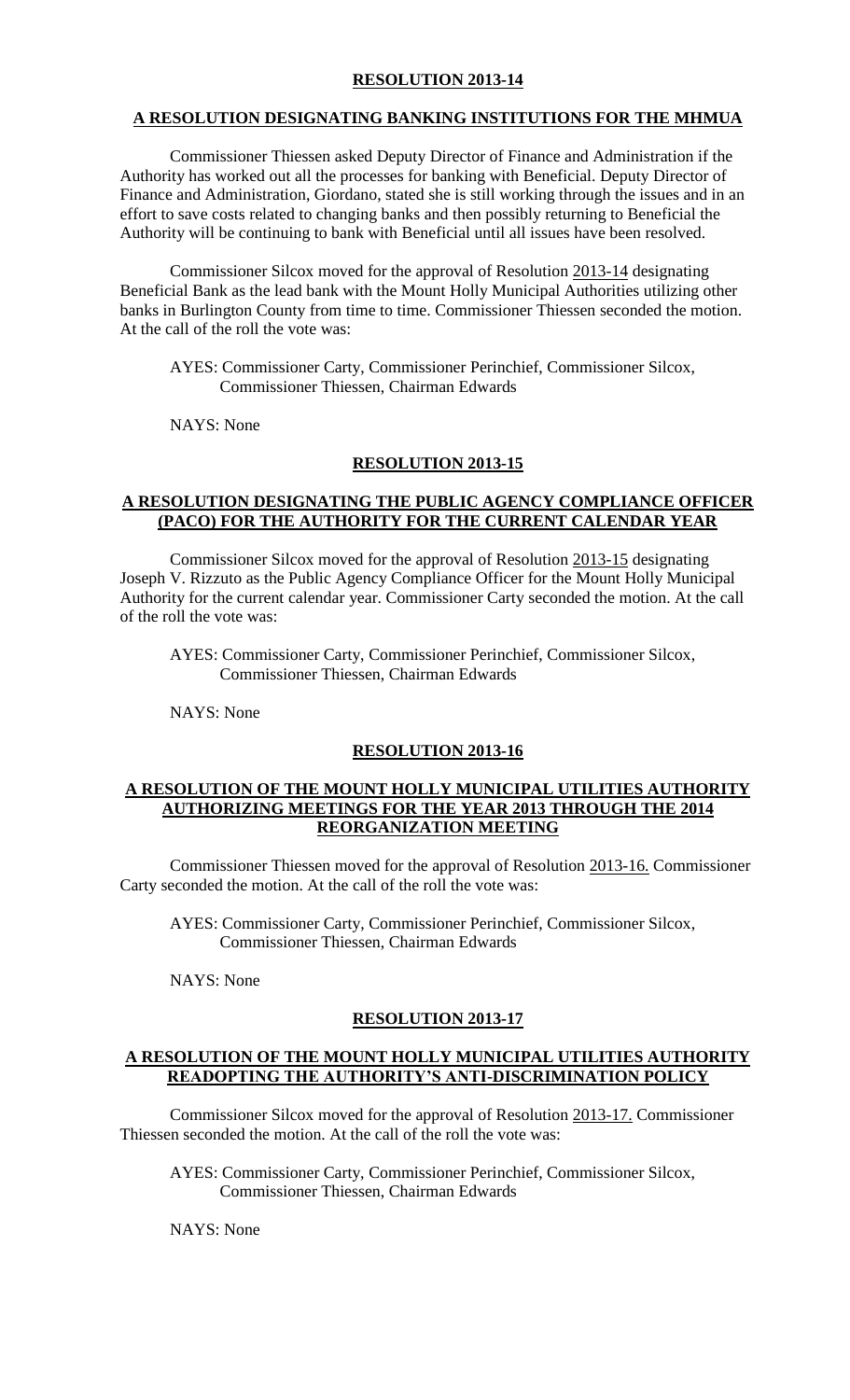### **A RESOLUTION OF THE MOUNT HOLLY MUNICIPAL UTILITIES AUTHORITY AUTHORIZING THE EXECUTIVE OF ENDORSEMENTS BY THE EXECUTIVE DIRECTOR**

Commissioner Silcox moved for the approval of Resolution 2013-18. Commissioner Carty seconded the motion. At the call of the roll the vote was:

AYES: Commissioner Carty, Commissioner Perinchief, Commissioner Silcox, Commissioner Thiessen, Chairman Edwards

NAYS: None

### **RESOLUTION 2013-19**

### **A RESOLUTION OF THE MOUNT HOLLY MUNICIPAL UTILITIES AUTHORITY APPOINTING AN INSURANCE FUND COMMISSIONER**

Commissioner Silcox moved for the approval of Resolution 2013-19 appointing William G. Dunn, Sr. as Insurance Fund Commissioner. Commissioner Perinchief seconded the motion. At the call of the roll the vote was:

AYES: Commissioner Perinchief, Commissioner Silcox, Commissioner Thiessen, Chairman Edwards

NAYS: Commissioner Carty

Commissioner Thiessen stated he voted Aye for this resolution with the caveat that the appointee be held to the standards set forth by the Commissioners in the previous Executive Session. Commissioner Carty asked Executive Director Rizzuto to keep the Commissioners abreast of how the appointment is working out.

### **RESOLUTION 2013-20**

### **A RESOLUTION OF THE MOUNT HOLLY MUNICIPAL UTILITIES AUTHORITY APPROVING THE CASH MANAGEMENT PLAN FOR FISCAL YEAR 2013**

Commissioner Silcox moved for the approval of Resolution 2013-20. Commissioner Thiessen seconded the motion. At the call of the roll the vote was:

AYES: Commissioner Carty, Commissioner Perinchief, Commissioner Silcox, Commissioner Thiessen, Chairman Edwards

NAYS: None

#### **PUBLIC COMMENTS ON ACTION ITEMS**

There were no public comments on action items at this time.

# **APPROVAL OF MINUTES**

Commissioner Carty moved for the approval of the minutes of the Regular Meeting of January 10, 2013. Commissioner Silcox seconded the motion. Motion carried.

Commissioner Carty moved for the approval of the minutes for Executive Session of January 10, 2013. Commissioner Silcox seconded the motion. Motion carried.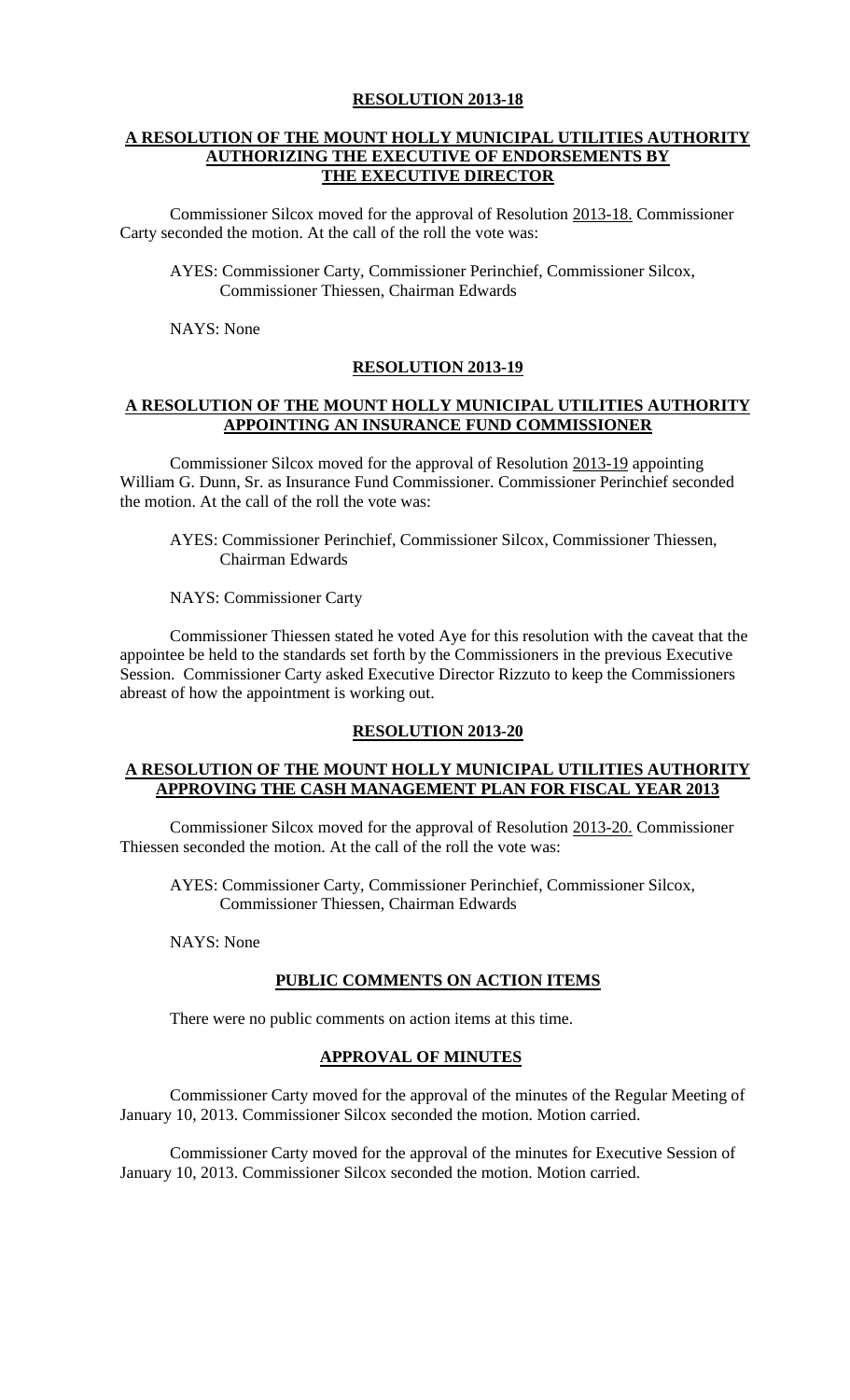### **OLD BUSINESS**

#### **NEW BUSINESS**

#### **RESOLUTION 2013-21**

### **A RESOLUTION APPROVING THE OPERATING EXPENSES FOR THE MONTH OF JANUARY 2013**

Commissioner Silcox moved for the approval of Resolution 2013-21. Commissioner Thiessen seconded the motion. At the call of the roll, the vote was:

AYES: Commissioner Carty, Commissioner Perinchief, Commissioner Silcox, Commissioner Thiessen, Chairman Edwards

NAYS:

Commissioner Carty asked if these expenses will change as a result of the new appointments. Deputy Director of Finance and Administration stated the bill for Special Counsel Kondracki will be adjusted for the month of February as he is not being reappointed.

#### **RESOLUTION 2013-21A**

### **A RESOLUTION APPROVING THE SEWER REFUNDS FOR THE MONTH OF JANUARY 2013**

Commissioner Silcox moved for the approval of Resolution 2013-21A. Commissioner Thiessen seconded the motion. At the call of the roll, the vote was:

AYES: Commissioner Carty, Commissioner Perinchief, Commissioner Silcox, Commissioner Thiessen, Chairman Edwards

NAYS: None

Deputy Director of Finance and Administration, Giordano, explained the refund for \$115,796.18 is for a deferred connection fee that has been on the books for years. The developer asked for a refund as they will no longer be building. The development the fee was for is Friendship Farms/Sage Run in Hainesport.

#### **RESOLUTION 2013-22**

### **A RESOLUTION APPROVING THE ESCROW EXPENSES FOR THE MONTH OF JANUARY 2013**

Commissioner Silcox moved for the approval of Resolution 2013-22. Commissioner Carty seconded the motion. At the call of the roll, the vote was:

AYES: Commissioner Carty, Commissioner Perinchief, Commissioner Silcox, Commissioner Thiessen, Chairman Edwards

NAYS: None

### **RESOLUTION 2013-23**

### **A RESOLUTION APPROVING EXPENDITURES FOR THE MONTH OF JANUARY 2013 FROM THE IMPROVEMENT AND REPLACEMENT FUND**

Commissioner Carty moved for the approval of Resolution 2013-23. Commissioner Silcox seconded the motion. At the call of the roll, the vote was:

AYES: Commissioner Carty, Commissioner Perinchief, Commissioner Silcox, Commissioner Thiessen, Chairman Edwards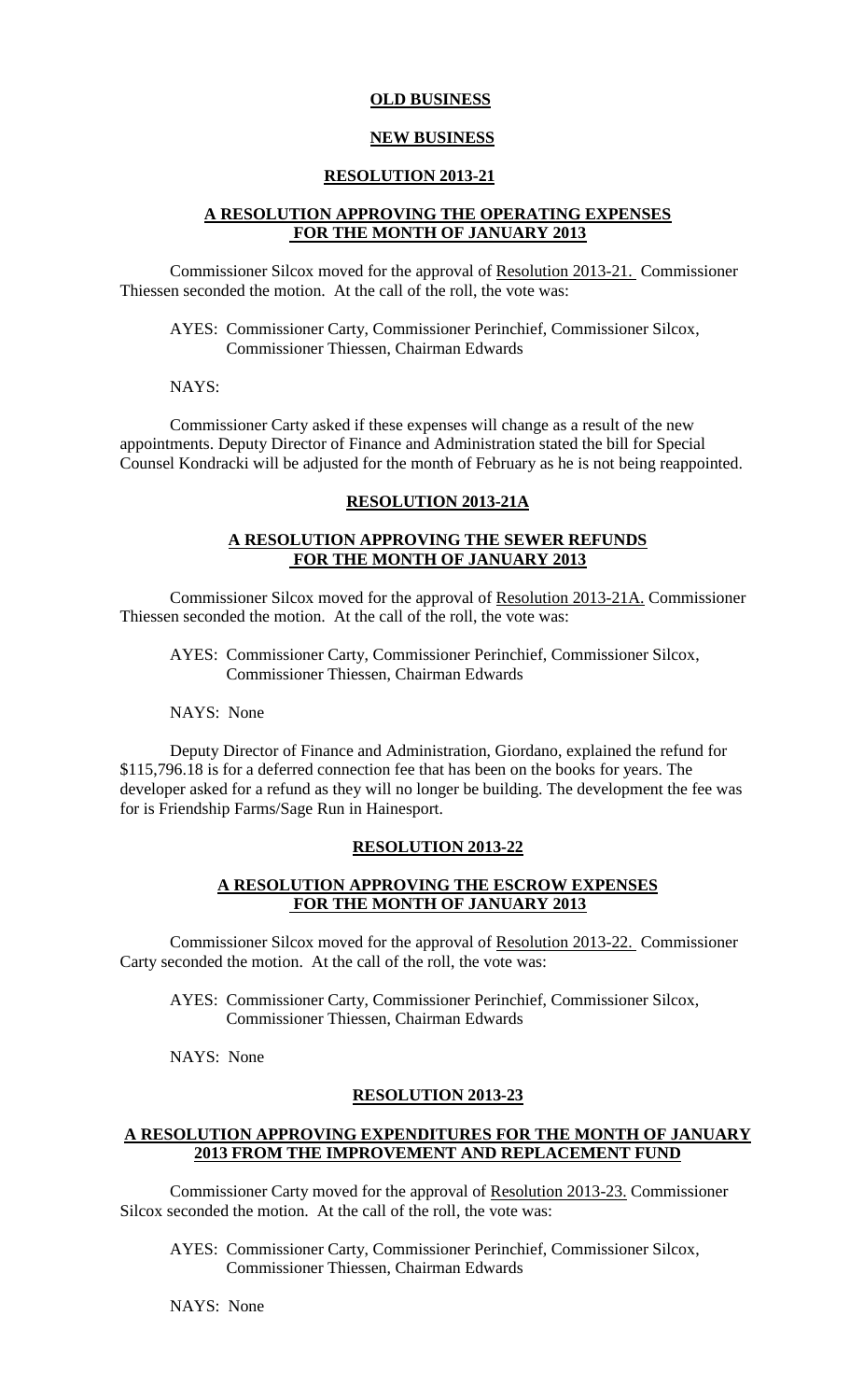#### **COMMUNICATIONS**

Executive Director Rizzuto stated the Authority received an email from Eastampton Township regarding a Feasibility Study for moving forward with a sewer service area expansion. Executive Director Rizzuto relayed he has worked with Tom Czerniecki (the Eastampton Township Manager) in the past and he had spoken to him regarding this possibility prior to starting at the Authority. Executive Director Rizzuto stated Pemberton Township has indicated on their future sewer service area map expanding sewer service to the other side of Route 206. He has also reached out to Gina Berg from Burlington County regarding surrounding communities the Authority receives waste from and what their future sewer service mappings are. Deputy Director of Plant Operations, Hervey, and Executive Director Rizzuto, reviewed the maps to determine where they are looking to expand. Executive Director Rizzuto stated he is generating a letter of introduction to all Township Managers in the service area in an effort to set up meetings with them to realize their future sewer service plans and see how the Authority can assist. Deputy Director of Finance and Administration, Giordano, stated the cost estimate for the Feasibility Study is \$10,000.00 according to the current engineer. She stated it sounds like Eastampton would like the Authority to take the lead on this matter. Executive Director Rizzuto stated he will keep the board posted as things progress.

#### **MATTERS TO BE PRESENTED BY THE PUBLIC**

Debra Fortner, Board Secretary, and a resident of the Authority's service area, stated she would like to make a public comment. Ms. Fortner acknowledged Deputy Director of Finance and Administration, along with the rest of the Authority's management team, for the job they did during the interim period (between Executive Directors) from the perspective of the staff. The management team worked tirelessly; Deputy Director of Finance and Administration Giordano, worked really, really, hard. During that time period the Authority and its staff stayed on track and the staff remained in a positive mood while facing a change in the Authority's Director and uncertainty regarding potential changes that might happen as a result. Ms. Fortner felt it was important for the board to hear from the staff perspective that this transitional period took place without skipping a beat which in her opinion speaks to the character and work ethic of the leaders of the Authority. Chairman Edwards stated the Commissioners already knew that, but thanked Ms. Fortner for her comments. The Commissioners all agreed they recognized the job well done by Deputy Director of Finance and Administration, Giordano, and the rest of the managers of the Authority.

## **REPORT OF THE EXECUTIVE DIRECTOR**

The Report of the Executive Director was received. Executive Director Rizzuto expressed his appreciation of the confidence of the Commissioners in his appointment. Executive Director Rizzuto also echoed Debra Fortner's sentiments regarding the transition period. He stated Deputy Director of Finance and Administration, Giordano, was very helpful during that period providing many emails and information which he appreciated. Executive Director Rizzo stated he looks forward to many years to come with the Authority.

#### **REPORT OF THE ENGINEER**

The Report of the Engineer was received.

## **REPORT OF THE DEPUTY DIRECTOR FOR PLANT OPERATIONS**

The Deputy Director for Plant Operations' report was received.

Commissioner Carty inquired about private contractor's trucks he noticed at the Lumberton Pump Station. Deputy Director of Plant Operations reported the trucks were there as part of a planned shutdown, not an emergency.

# **REPORT OF THE DEPUTY DIRECTOR FOR REGULATORY AFFAIRS**

The Report of the Deputy Director for Regulatory Affairs was received.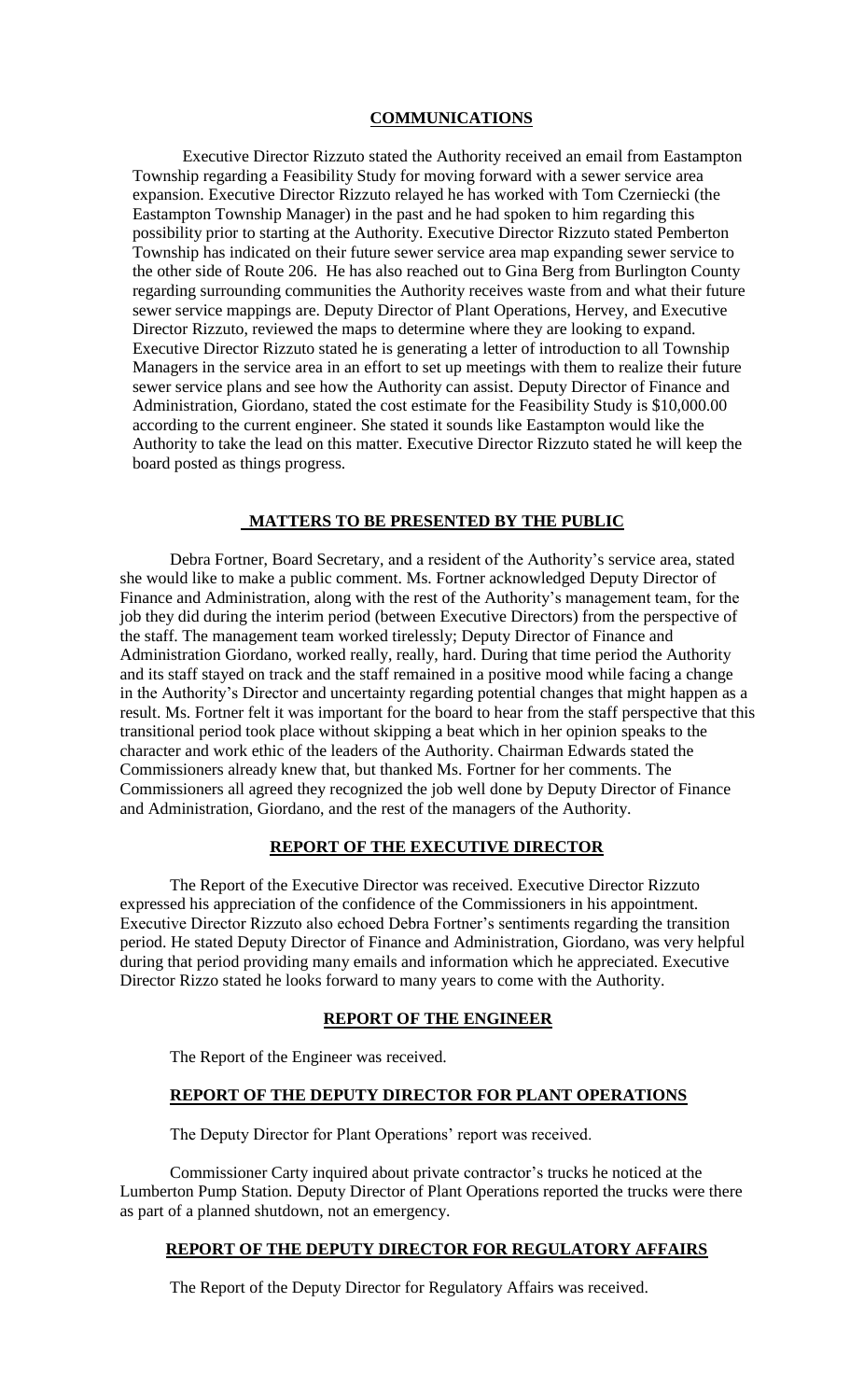## **REPORT OF THE SOLICITOR**

There was nothing to report.

### **REPORT OF THE DEPUTY DIRECTOR OF FINANCE AND ADMINISTRATION/TREASUER**

The Deputy Director of Finance and Administration's reports were received.

Deputy Director of Finance and Administration, Giordano, reported the audit begins in two weeks.

#### **OTHER NEW BUSINESS**

There was no other new business to be presented.

# **MATTERS TO BE PRESENTED BY THE COMMISSIONERS**

Commissioner Carty officially welcomed Mr. Rizzuto as the new Executive Director of the Authority and also welcomed the newly appointed professionals. He stated he wanted to make it clear the new appointments were not a result of a lack of service by the previous appointees but rather as a result of significant savings for the Authority.

Commissioner Thiessen echoed Commissioner Carty's comments regarding the new Executive Director and the newly appointed professionals. Commissioner Thiessen also took the opportunity to, again, recognize and thank the management of the Authority as he felt from the outside looking in, one would not even know there were any changes in leadership happening which speaks to the quality of the people in management positions at the Authority.

## **EXECUTIVE SESSION**

Commissioner Carty moved for the approval of Resolution 2013-24. Commissioner Thiessen seconded the motion.

At 6:40PM the Authority Commissioners retired to Executive Session for a discussion involving contract negotiations.